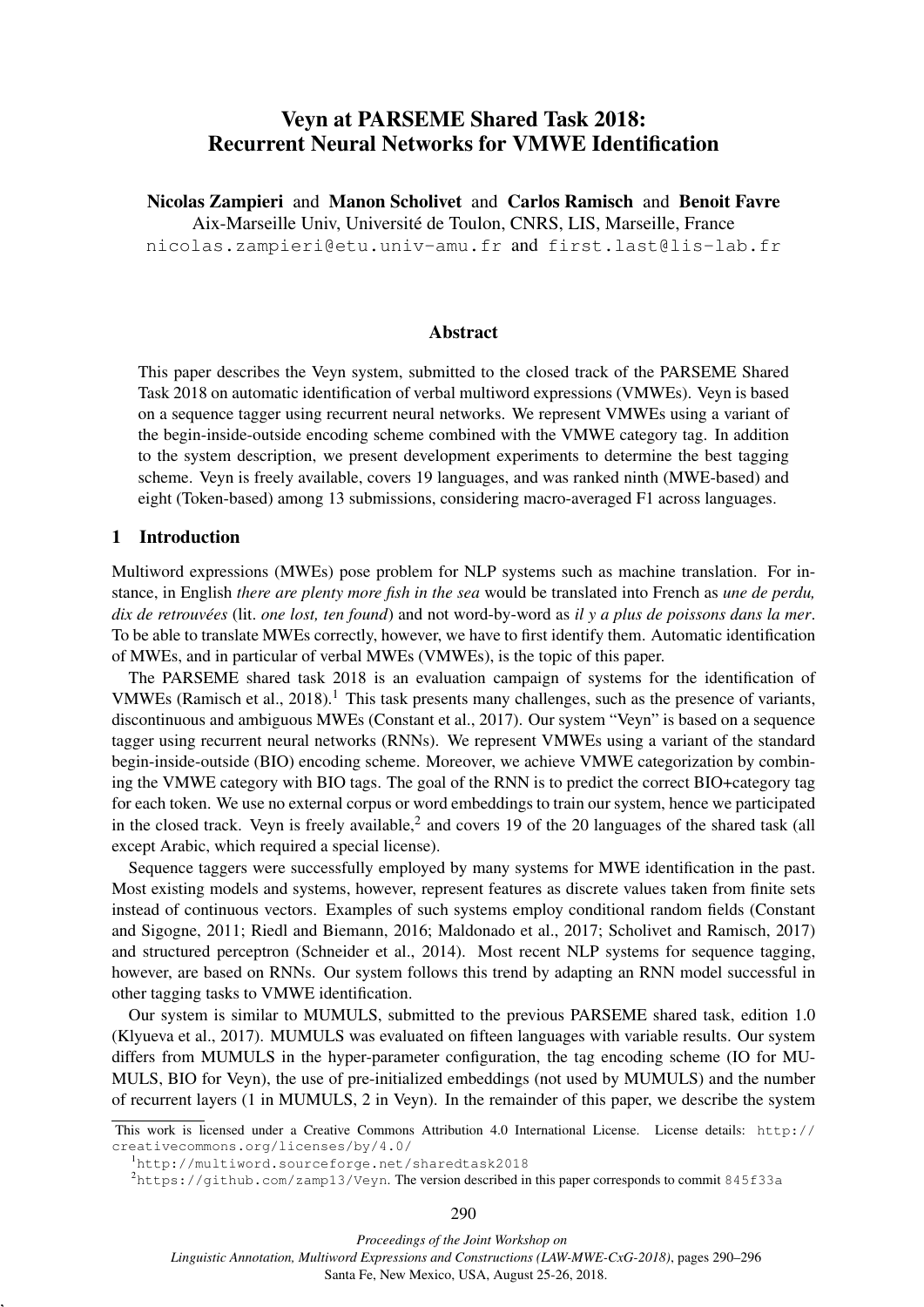| La l |  |  | musique n' adoucit pas toujours les      | mœurs. |  |
|------|--|--|------------------------------------------|--------|--|
|      |  |  | BIO B I g I g g I I O                    |        |  |
|      |  |  | IO+cat IVID IVID g IVID g g IVID IVID O  |        |  |
|      |  |  | BIO+cat BVID IVID g IVID g g IVID IVID O |        |  |

Figure 1: Three tagging schemes for an example sentence in French: BIO, IO+cat and BIO+cat.

architecture (Sec. 2), the tuning experiments on the development data (Sec. 3), and the results at the shared task (Sec. 4), before concluding (Sec. 5).

#### 2 System Description

We use CoNLL-U's LEMMA and UPOS fields as input features (falling back to FORM and XPOS, respectively, if the former are absent).<sup>3</sup> Each token's LEMMA and UPOS are converted into one-hot vectors, which are then transformed into embeddings and concatenated. Input LEMMA and UPOS embeddings are pre-initialized on the shared task training corpora, but fine-tuned during the training phase. These embeddings are then forwarded to a double bidirectional recurrent layer using gated recurrent units (GRU). Finally, each BIO label prediction is based on a softmax layer that takes as input the concatenation of the GRU cell outputs in both directions for each token. VMWEs annotations are reconstructed on the output based on heuristic rules that group together 'B' and 'I' tags with the same category.

BIO encoding For all our experiments, we used a variant of the BIO scheme (Ramshaw and Marcus, 1995). In the original BIO scheme, every token is tagged 'B', 'I' or 'O'. If the tag is 'B', it means that the token is the at the beginning of a VMWE. The tag 'I' means the token is inside a VMWE. Finally, if the token's tag is 'O', it means the token does not belong to an VMWE. Since BIO was originally designed for continuous sequences, a special label (lowercase 'g') is used for tokens not belonging to an expression, but occurring in between words that belong to an expression (Schneider et al., 2014). BIO allows abstracting away the order of VMWEs in the sentence. However, it does not allow representing overlaps, that is, tokens belonging to more than one VMWE at the same time. These are quite rare, corresponding to 3,293 out of 982,155 tokens that are part of a VMWE (0.34%) in the training, development and test corpora. We deal with overlaps simply by repeating the sentence and adding one VMWE annotation to each copy of the sentence.

Figure 1 shows different tagging schemes used to tune our system on a French discontinuous VMWE of the verbal idiom (VID) category.<sup>4</sup> The first one is BIO: *La* is tagged B to indicate where the VID begins, *musique*, *adoucit*, *les*, and *moeurs* are inside the expression, *n'*, *pas*, and *toujours* do not belong to the expression, but occur in between words that belong to the expression, and the period is outside of the expression. Notice that the system must identify the precise words that are part of the VMWE, and not its span, thus the need for a special tag 'g' to indicate intermediate tokens.

During system development, one of our goals was to evaluate different tagging schemes and choose the best one based on the development corpus performances. Therefore, in addition to the extended BIO scheme, we also tested an adaptation that includes category labels (BIO+cat). 'B' and 'I' tags are thus concatenated with the provided VMWE's category labels (IRV, LVC.full, VID, etc). The idea is that categories present quite heterogeneous characteristics, so it may be a good idea to model/learn them separately in the neural network. This is illustrated in the last row of Figure 1. Finally, We have also evaluated our system using an inside-outside scheme similar to the one used in MUMULs (Klyueva et al., 2017). This scheme does not distinguish the token that begins an expression from the others (IO+cat).<sup>5</sup>

<sup>&</sup>lt;sup>3</sup>http://universaldependencies.org/format.html

<sup>4</sup>Categories are described at http://parsemefr.lif.univ-mrs.fr/parseme-st-guidelines/1.1

<sup>5</sup>Though both are not fully comparable because MUMULS does not use a special label (lowercase 'g') for intervening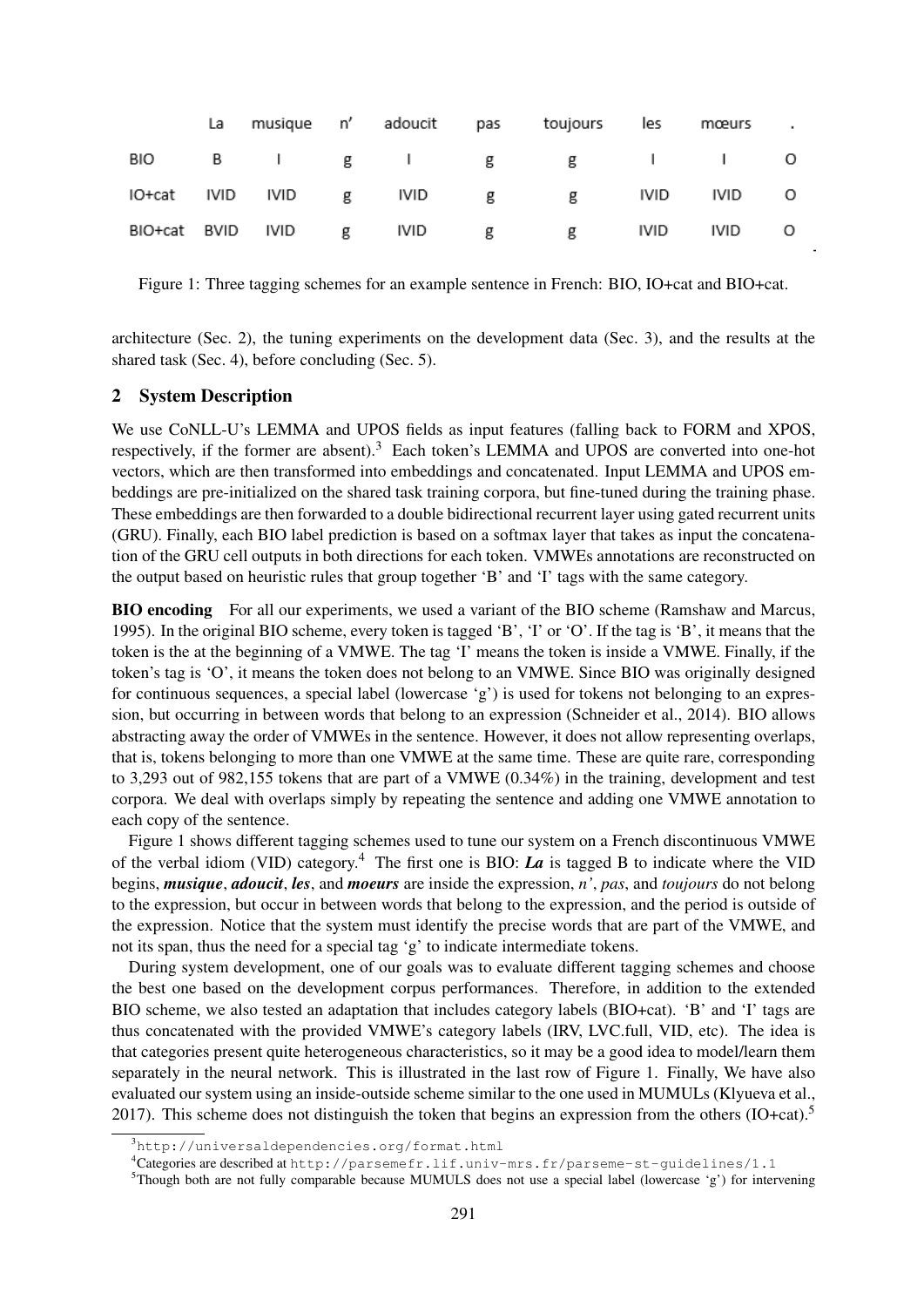

Figure 2: Veyn's architecture, with two layers of bidirectional GRU based on lemma ( $E_l$ ) and POS ( $E_p$ ) embeddings, Source: (Scholivet et al., 2018).

Given the performance of these tagging schemes (Sec. 3), we decided not experiment with IO tags, as they were not considered as a promising representation choice.

MWE tagger Veyn is based on a recurrent neural network. Figure 2 shows the architecture of our system. It uses as inputs LEMMA and UPOS (falling back to FORM and XPOS, respectively, if the former are absent). Because of limitations of the library used to implement the system, we must set a fixed length for all sentences in the corpus. Therefore, we considered that each sentence contains 128 tokens. If the sentence is shorter, we pad it with zeros until we reach 128 tokens. If it is longer, we crop it and ignore all remaining tokens. Padding should not pose problems, as the network should easily learn that zeroes are always tagged using a special padding label. Cropping, on the other hand, affects 400 out of 317,816 sentences (0.13%) in the training, development and test corpora, especially in Romanian (148 sentences), Turkish (125 sentences) and Italian (85 sentences). Raising the sentence length above 128 could avoid cropping sentences at the expense of significantly slowing down the RNN training.

Each token's LEMMA and UPOS, represented as one-hot vectors, are transformed into dense vectors of dimension 250 by the first trainable layer of the model, represented by  $E_l$  and  $E_p$  in Figure 2. In the submitted system, we have pre-initialized these embeddings using word2vec on the training corpus itself.<sup>6</sup> Since pre-initialized embeddings are learned on lemmas and POS tags rather than surface forms, the reduced size of the training corpus does not prevent us from generating useful representations in the form of 250-dimensional vectors.

The first recurrent layer takes as input the concatenation of the embeddings layers  $E_l$  and  $E_p$ . The second recurrent layer takes as input the concatenation of the forward and backward vectors of the previous one. Both are composed of identical gated recurrent units (GRU), a variant of long short-term memory units (LSTMs). Each recurrent layer is bidirectional, and contains 512 neurons per input position. We use two recurrent layers because preliminary experiments indicated that models using one or three recurrent layers presented lower performance. We have used no regularization or drop-out, but we believe that this could further improve the performance of our system in the future.

For the decision, the activation layer takes the output of the forward and backward units of the second recurrent layer, and use a softmax function to transform results into probabilities for each possible tag. We then choose the tag with the highest probability. Finally, the predicted tags use the BIO scheme provided in the training data. We used heuristics to recognize which tokens are part of the same expression, that is, to transform all tags from the BIO format into the required cupt format.

These heuristics will first convert all 'O' and 'g' tags into an asterisk, indicating that the token is not part of a VMWE.<sup>7</sup> Then, for every token tagged with a 'B', we assign it a new VMWE identifier. Furthermore, when BIO+cat or IO+cat are used, we categorize the token according to the predicted

tokens.

<sup>6</sup>Word2vec parameters for pre-initialized embeddings: Skip-gram, 5-word window, 10 negative samples, downsampling rate of 1e-3, minimum count of 1, no hierarchical softmax, 15 iterations.

<sup>7</sup>http://multiword.sourceforge.net/cupt-format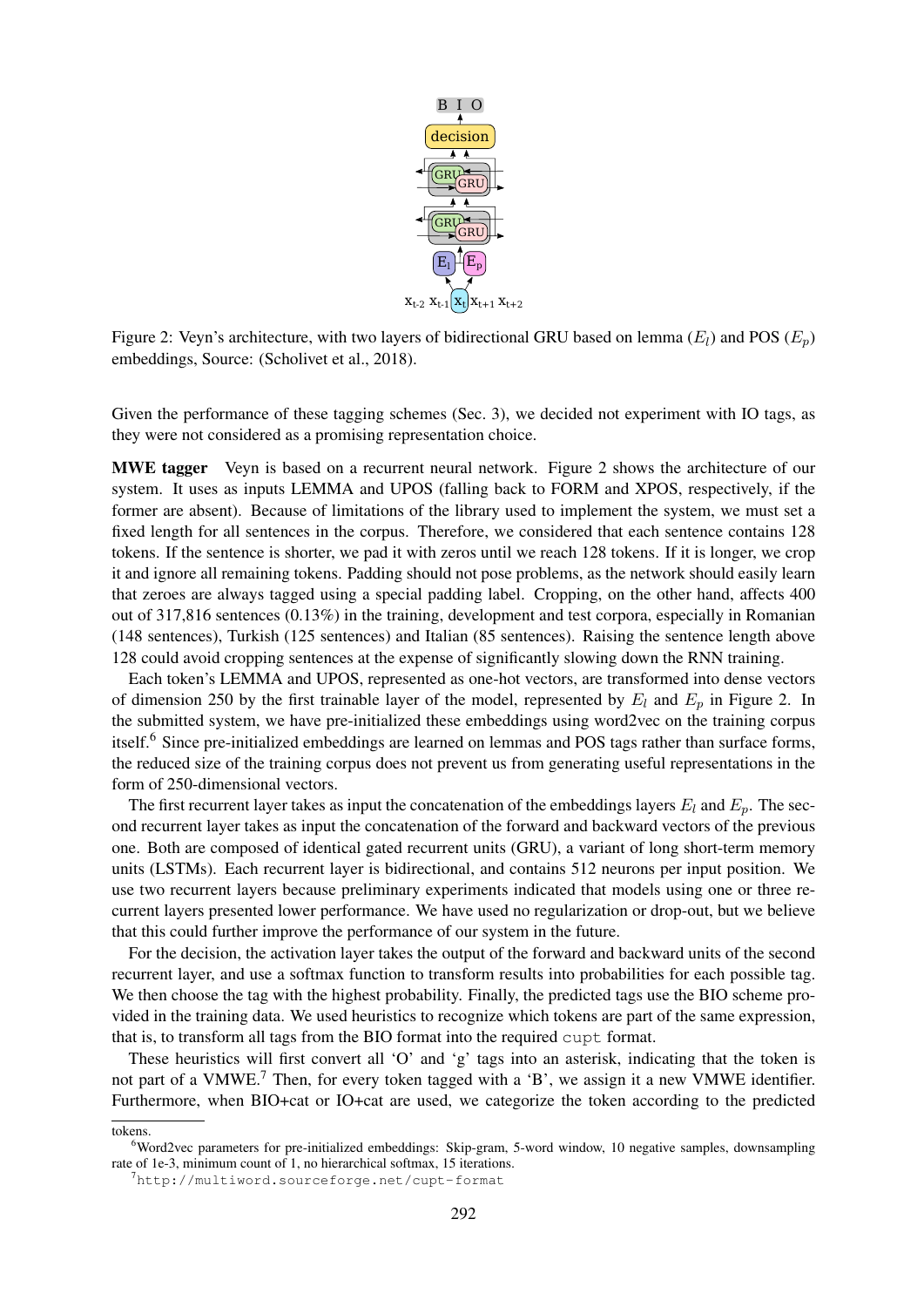| ВG          | DE. | ЕI    | ES                | EU                | FA | FR | HE. | HR | HU | IТ                                                                         | PL | PТ | RO                | SL. | TR | avg                                                                                                                                                                                                                                                                                                                                                                                                                                                                                                                                                                                                                                                                                                                                                   |
|-------------|-----|-------|-------------------|-------------------|----|----|-----|----|----|----------------------------------------------------------------------------|----|----|-------------------|-----|----|-------------------------------------------------------------------------------------------------------------------------------------------------------------------------------------------------------------------------------------------------------------------------------------------------------------------------------------------------------------------------------------------------------------------------------------------------------------------------------------------------------------------------------------------------------------------------------------------------------------------------------------------------------------------------------------------------------------------------------------------------------|
|             |     |       |                   |                   |    |    |     |    |    |                                                                            |    |    |                   |     |    |                                                                                                                                                                                                                                                                                                                                                                                                                                                                                                                                                                                                                                                                                                                                                       |
|             |     |       | 7.80              |                   |    |    |     |    |    |                                                                            |    |    |                   |     |    |                                                                                                                                                                                                                                                                                                                                                                                                                                                                                                                                                                                                                                                                                                                                                       |
|             |     |       | 7.80              |                   |    |    |     |    |    |                                                                            |    |    |                   |     |    |                                                                                                                                                                                                                                                                                                                                                                                                                                                                                                                                                                                                                                                                                                                                                       |
|             |     |       |                   |                   |    |    |     |    |    |                                                                            |    |    |                   |     |    |                                                                                                                                                                                                                                                                                                                                                                                                                                                                                                                                                                                                                                                                                                                                                       |
| Token-based |     |       |                   |                   |    |    |     |    |    |                                                                            |    |    |                   |     |    |                                                                                                                                                                                                                                                                                                                                                                                                                                                                                                                                                                                                                                                                                                                                                       |
|             |     |       |                   |                   |    |    |     |    |    |                                                                            |    |    |                   |     |    |                                                                                                                                                                                                                                                                                                                                                                                                                                                                                                                                                                                                                                                                                                                                                       |
|             |     |       |                   |                   |    |    |     |    |    |                                                                            |    |    |                   |     |    |                                                                                                                                                                                                                                                                                                                                                                                                                                                                                                                                                                                                                                                                                                                                                       |
|             |     |       |                   |                   |    |    |     |    |    |                                                                            |    |    |                   |     |    |                                                                                                                                                                                                                                                                                                                                                                                                                                                                                                                                                                                                                                                                                                                                                       |
|             |     |       |                   |                   |    |    |     |    |    |                                                                            |    |    |                   |     |    |                                                                                                                                                                                                                                                                                                                                                                                                                                                                                                                                                                                                                                                                                                                                                       |
|             |     | 48.60 | 47.60 25.91 16.15 | 48.51 22.74 17.46 |    |    |     |    |    | MWE-based<br>79.9<br>58.52 44.23 44.12 19.48 59.65 76.61 60.62 23.10 40.02 |    |    | 38.22 67.29 39.87 |     |    | 17.60 16.89 18.55 50.70 65.04 58.68 10.06 18.00 84.60 24.13 56.94 53.17 72.60 39.20 45.09 38.96<br>57.05 67.46 49.95 11.53 19.46 85.37 18.76 62.79 51.79 75.58 40.88 48.18 41.56<br>38.70 58.72 45.44 9.34 13.98 74.37 16.98 53.32 18.87 69.96 30.16 31.17 35.44<br>BIO+cat+PI 46.29 29.27 23.65 20.27 60.18 65.30 53.07 15.95 22.44 86.75 33.87 62.31 55.41 80.10 43.29 42.73 46.31<br>53.76 42.63 44.53 37.41 62.76 78.25 65.83 22.91 40.69 87.16 36.58 65.68 60.32 78.78 53.37 51.21 53.90<br>57.83 42.90 32.39 19.48 66.15 75.99 58.89 14.68 31.01 87.36 30.65 69.05 58.49 80.65 52.64 54.03 50.88<br>78.14 49.38 71.72.52.13<br>BIO+cat+PI 53.88 44.51 42.41 33.74 66.26 73.72 65.32 24.56 41.43 88.38 42.44 68.31 57.36 82.94 52.68 47.43 55.34 |

Table 1: Performance of tested tagging schemes on the development corpus, according to MWE-based and Token-based F1. PI stands for pre-initialized embeddings layer.

category. All subsequent 'I' tokens are associated to the VMWE identifier of the closest preceding 'B', as long as both have the same category. Given that the RNN does not have hard constraints on allowed label sequences, a token can be labelled 'I' even if there is no preceding token labelled 'B'. In this case, we treat the 'I' token as a 'B' starting a new VMWE. For example, in the Spanish sentence *Gracias a Dios vamos conociendo un poquito mas de lo que podria ser un gobierno [...]*, the tokens *vamos* and *conociendo* are respectively tagged 'B+MVC' and 'I+MVC', and so are the tokens *podria* and *ser*. Our heuristics will thus identify a first VMWE *vamos conociendo* and a second one *podria ser*.

All parameters other than the input vectors are initialized randomly.<sup>8</sup> We used train.cupt files to train our models for all languages, dev.cupt to find the optimal tag encoding scheme, and test.blind.cupt to obtain the predicted results for submission. We used the Python library Keras to implement our system, using Tensorflow as backend. We use sparse categorical crossentropy as loss function, Nadam as optimizer, training takes 10 epochs, and batches are of size 128.

#### 3 Tuning the system

In section 2 we discussed several tagging schemes that could be used to represent VMWEs. To choose which one we would submit to the shared task, we have searched the best tagging scheme on all languages based on their performance on the development corpus. We have tuned our system only on the languages for which we have a training and a development corpus (that is, EN, LT and HI are not considered).

Table 1 shows the results of our experiments to tune our system with different tagging schemes on the development corpus. Each column represents a language code (e.g. BG for Bulgarian, DE for German, etc.) and the last column contains the macro-average over all languages. Two F1 scores were considered: MWE-based performs strict per-MWE comparison, whereas Token-based F1 is a fuzzy score, taking partial matches into account (Savary et al., 2017; Ramisch et al., 2018).

When BIO tags are compared with BIO+cat tags, we noticed that the results depend on the training corpus size. For example, the Romanian corpus is much larger than the Spanish corpus. In Romanian, using category labels in BIO+cat seems to increase performance, whereas in Spanish it seems to degrade performance. These results indicate that the size of the training corpus is important to determine the tagging scheme. Other factors that may affect the quality of predictions include the quality of the corpus, which can be estimated as the inter-annotator agreement. For instance, inter-annotator agreement is lower for Spanish than for Romanian (Ramisch et al., 2018).

When we compare the BIO+cat and BIO schemes on average, BIO+cat scores are higher on the MWEbased evaluation (41.56 for BIO+cat vs. 38.96 for BIO) and BIO scores are higher on the Token-based evaluation (50.88 for BIO+cat vs. 53.90 for BIO). A similar trend is observed when comparing IO+car and BIO+cat, with IO+cat performing better than BIO+cat on the Token-based evaluation (52.13 for IO+car vs. 50.88 for BIO+cat). Both BIO and IO+cat use reduced tagsets with respect to BIO+cat, and

 $8$ As a consequence, the results reported in this paper are not fully reproducible and may oscillate because of random initialization. This has been corrected in the latest version of the system, after the submission.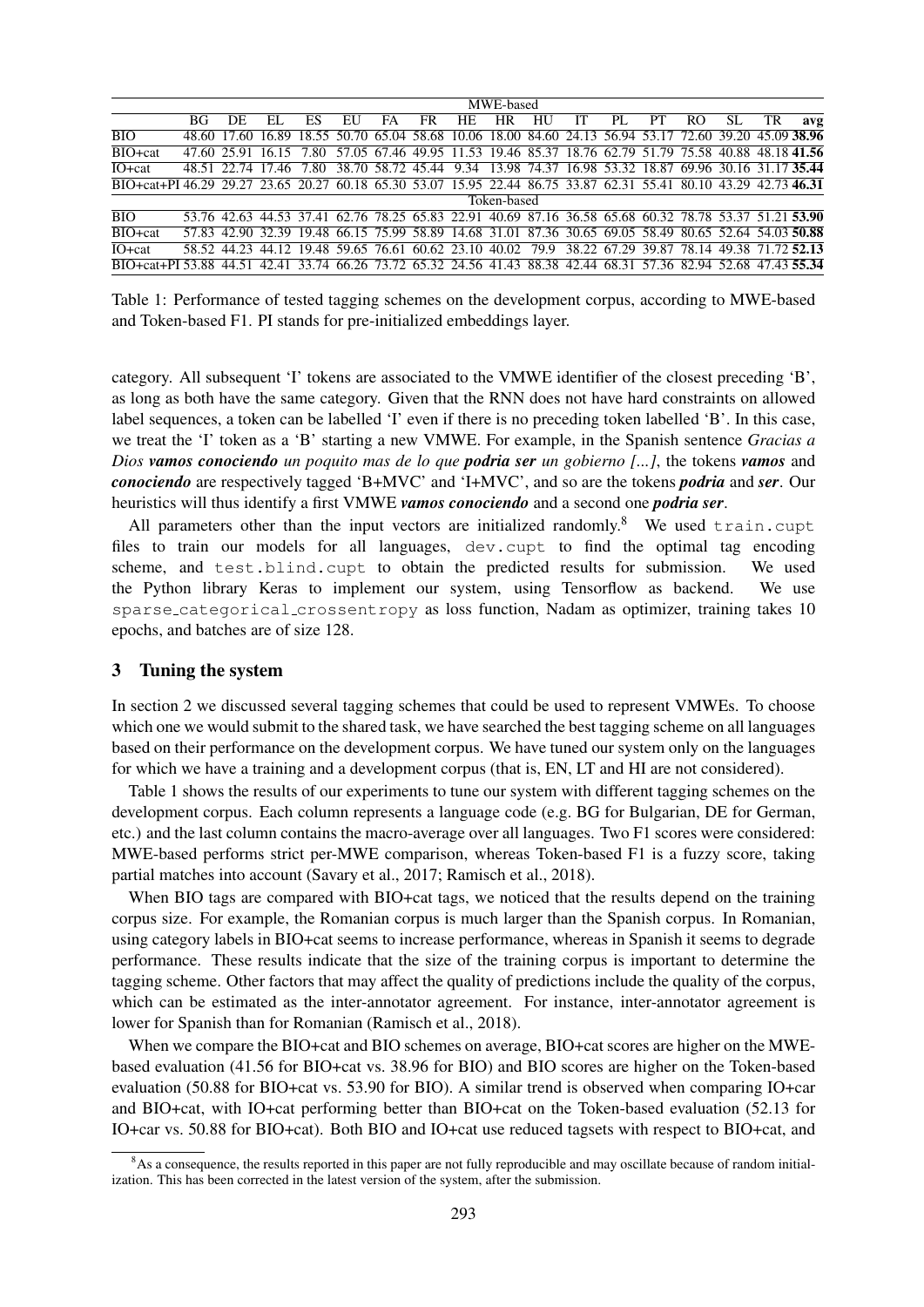|                    |           | avg F1 on dev | avg F1 on test |  |  |
|--------------------|-----------|---------------|----------------|--|--|
| General            | MWE-based | 46.68         | 36.94          |  |  |
|                    | TOK-based | 56.32         | 44.9           |  |  |
| Continuous         | MWE-based | 49.75         | 39.66          |  |  |
| Discontinuous      | MWE-based | 34.23         | 25.94          |  |  |
| Multi-token        | MWE-based | 48.58         | 28.96          |  |  |
| Single-token       | MWE-based | 9.23          | 24.25          |  |  |
| Seen-in-train      | MWE-based | 69.71         | 55.65          |  |  |
| Unseen-in-train    | MWE-based | 10.55         | 11.05          |  |  |
| Variant-of-train   | MWE-based | 60.16         | 46.47          |  |  |
| Identical-to-train | MWE-based | 65.49         | 64.36          |  |  |

Table 2: Average (avg) of characteristics and categories on the development corpus and on the test corpus.

this helps in recognizing words that are parts of an expression. However, these tagsets are not accurate enough to represent full expressions, especially after the use of heuristics to reconstruct the VMWE annotation from the predicted tags. Therefore, we chose BIO+cat as our submission tagging scheme for all languages, assuming that MWE-based evaluation has priority over Token-based evaluation.

Furthermore, the performance of the model depends on the initialization of the RNN. Therefore, we tried to pre-initialize (PI) the input layer with embeddings pre-trained on the training corpus for LEMMA and UPOS. On average, this considerably improves the model performance. However, for some languages such as Farsi, Polish, Portuguese and Turkish, BIO+cat scores are higher than BIO+cat+PI. This outlier behaviour should be investigated in the future to improve our system for these languages.

## 4 Results and analysis

Sixteen languages (listed in Table 1) contain a development file, whereas three languages are too small to have a development file. Table 2 shows the average F1 scores on the development corpora (16 languages) and on the test corpora (19 languages), both in general and according to linguistic characteristics of the VMWEs reported by the evaluation script.

If we focus on the average performance on the development corpus, we can see that Veyn is better at recognising continuous expressions (49.75%) than discontinuous expressions (34.23%). In fact, discontinuous expressions are more difficult to tag even if we have a special tag to identify tokens not belonging but occurring in the middle of an expression. More sophisticated models (e.g. tree-based or graph-based) would be required to represent discontinuous VMWEs more accurately.

Our system has better scores when it has seen a VMWE or its variants in the training corpus, rather than when VMWEs are unseen in the training corpus. It is indeed unlikely that, by training the system on the training corpus only, we could tag an expression which it has not been seen in the training corpus at all. Nonetheless, if it saw one token which is part of an expression, we may succeed to tag this token. This is why we have a non-zero score of 10.55% MWE-based F1 on expressions which are unseen in the training corpus. Most expressions are formed by several tokens. Therefore, Veyn has higher F1 scores for multi-token expressions (48.58%) than for single-token ones (9.23%).

Table 2 shows that the system obtains an F1 score which is about 10% higher on the development corpus than on the test corpus. The global results on the test corpus are  $36.94\% (\leq 46.68\%)$  for general MWE-based evaluation and  $44.9\% (\leq 56.32\%)$  for Token-based evaluation. Veyn performed better on the test corpus than on the development corpus for Single-token VMWEs. Only expressions identical to training corpus are stable: 65.49% for the development corpus and 64.36% for the test corpus.

These discrepancies could be explained by the low performance for the three languages for which no development set was available, which were also the languages with the smallest training corpora in terms of number of annotated VMWEs. Moreover, our system could not predict any correct VMWE for Bulgarian, whereas the MWE-based F1 score on the development corpus was 46.29. By observing the learning curves of the system, we do not believe that this is due to overfitting. Instead, we think that it can be related to the random initialization of parameters, associated with an insufficient number of training epochs, which led to lower F1 scores on the test corpus than on the development corpus. Our system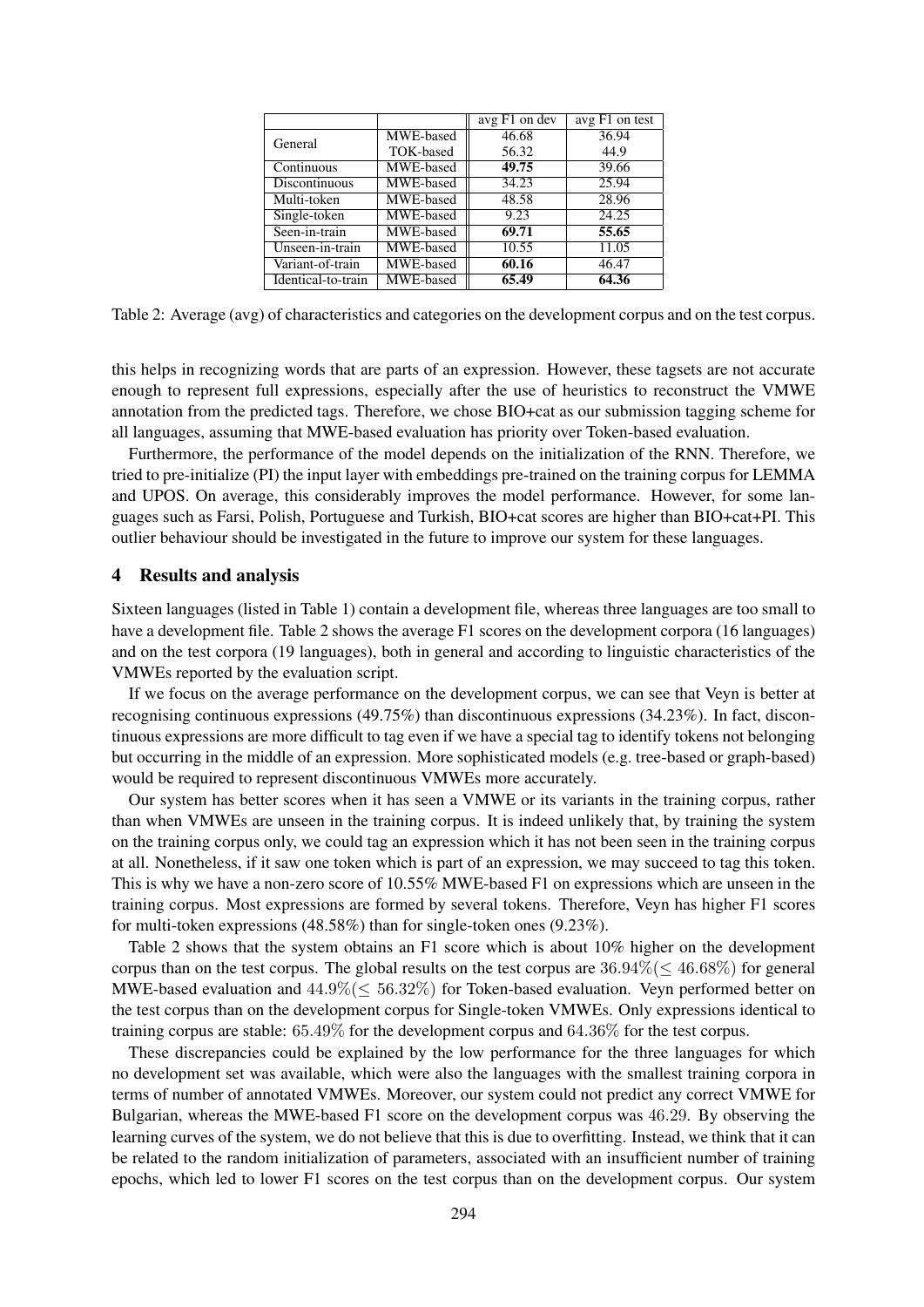was ranked ninth (eighth) on the average MWE-based (Toekn-based) F1 score on the official shared task 2018 ranking.

As for the prediction of different categories, the main factor influencing performance seems to be category frequency. While we do admit that some categories are probably harder to identify than others, we have observed that Veyn could not identify most VMWEs that appeared rarely in the training corpus. For instance, in French, only 2% of the VMWEs are tagged as LVC.cause in the development corpus, and 1% in the training corpus. Therefore, our system did not identify any LVC.cause correctly. On the other hand, IRVs correspond to 27% of the VMWEs in the training corpus in French. As a result, our system identified them with an F1 score of 0.72 in the development corpus.

Upon inspection of a sample of predictions for the French data, we have noticed some interesting facts. First, Veyn was capable of correctly identifying some VMWEs that were never observed in the training corpus. For example, Veyn tagged the VMWE *donner resultat ´* (*give result*) as LVC.full in the sentence *Les obligations de parité prévues par la loi ont <i>donné* des *résultats* (dev). In the training corpus, the verb *donner* (*give*) is often annotated as part of an LVC.full, and the noun *resultat ´* (*result*) was also seen as part of the LVC.full *produire resultat ´* (*produce result*) and *avoir pour resultat ´* (*have as result*). We hypothesize that the RNN was able to combine information from several training instances to be able to tag a new, unseen VMWE.

On the other hand, some seen VMWEs such as *mener reflexion ´* (*carry out reflection*) were missed, as in the sentence *Une reflexion ´ commune est menee´ aves les enseignants [. . . ]* (dev). This probably happens because this VMWE only occurs in the training corpus in active voice, with its components in reversed order. The RNN was not able to handle long-distance discontinuity and order change.

Finally, the transformation heuristics used to "glue" the BIO tags into a VMWE in the cupt sometimes led to errors. For instance, a sentence may start with two consecutive VMWEs, such as *Il faut tenir compte de [...]* (dev). Here, *il faut* (*One must*) is the first expression and *tenir compte* (*take [into] account*) is the second one, both categorized as VID. Our system tagged both as a single VID composed of 4 tokens. This shows that the heuristics could probably be improved if they took POS and syntactic dependencies into account.

One particular limitation of our system is that it cannot tag a single token with several VMWE tags, but we can have sentences containing tokens that belong to several VMWEs. For example, *Il devrait comparaˆıtre dans les prochains jours pour indiquer s'il plaide coupable ou non coupable [...]* (train) contains two expressions which involve the same token: *plaide coupable* (*plead guilty*) is the first VID, and *plaide non coupable* (*plead non guilty*) is the second one. Our system cannot recognize these two expressions because it can only predict one tag per token.

#### 5 Conclusions and future work

We have presented the Veyn system for the automatic identification of verbal multiword expressions. The system is based on a sequence tagger using an RNN over an extended BIO scheme enriched with category labels. The system has participated in the PARSEME shared task 2018 on the closed track, obtaining reasonably good results. It was ranked ninth and eighth considering the cross-lingual macroaveraged MWE-based and Token-based F1 scores. It performed better on VMWEs seen in the training corpus (identical or variants). It was fifth at the shared task ranking for single-token VMWEs.

Veyn can be improved in several points, especially to deal with expressions never seen in the training corpora. We would like to train our system using embeddings already pre-initialized on larger nonannotated corpora, beyond those provided for the shared task. Moreover, we believe that integrating external lexical resources could improve the system's coverage. A second point for future work concerns the initialization of the RNN, to make it more robust and performing. The initialization of the RNN is currently random, but sometimes the system training procedure fails and predicts no tag at all. These runs were simply manually detected and discarded for the moment. We would like to study why this happens, and find automatic ways to prevent it. A third idea for future work would be to achieve representing overlapping VMWEs. This is quite rare in general, but does occur in many languages, such as English or French. Our system does not handle these cases.